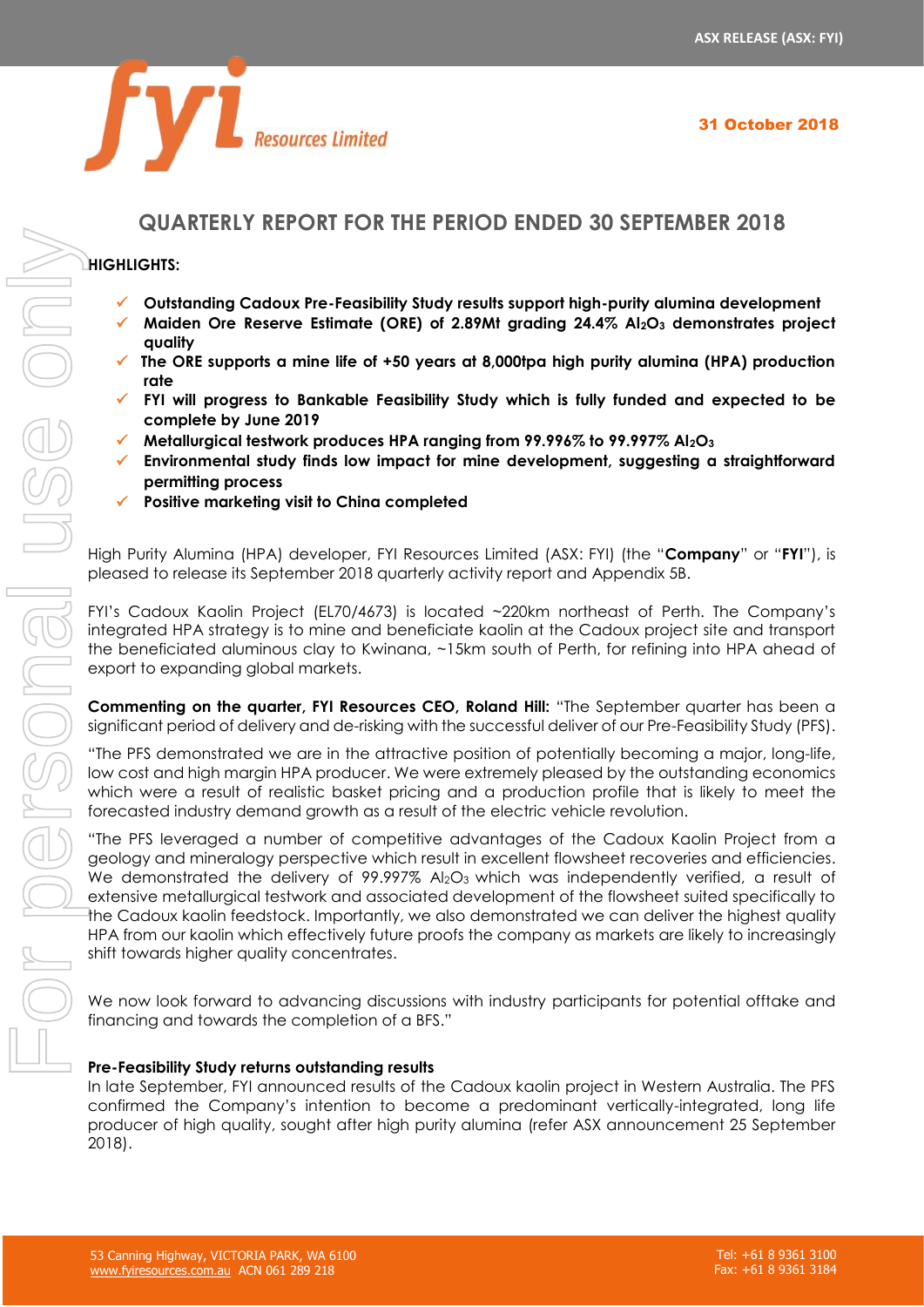31 October 2018



PFS results indicated the Project could produce up to 8,000 tonnes per annum of HPA with both low capital and operating costs, delivering an NPV(10%) of US\$506 million for a 25-year project life from >50-year kaolin supply at an attractive IRR of 46%.



# **Key metrics of the PFS included:**

- **•** Integrated beneficiation and refining project targeting production of 8,000 tonnes per year of HPA, with processing of Cadoux feedstock to be completed at the proposed new battery metals centre in Kwinana, where kaolin will be directly refined into HPA, all in Western Australia;
- **•** After-tax NPV(10%) US\$506 million, IRR of 46%, payback period of 3.6 years;
- **•** Steady state EBITDA of US\$128 million annually with average annual after-tax cash flow of US\$90.7 million;
- **•** A capital intensity of US\$22,344/t capacity installed;
- **•** PFS modelled on a 25-year project life with a +50 year mine life;
- **•** Competitively positioned total project capex of US\$179 million (including owner's costs and contingencies);
- **•** HPA operating costs of US\$6,467/t;
- Production profile designed to meet the forecast industry demand growth of ~17% CAGR;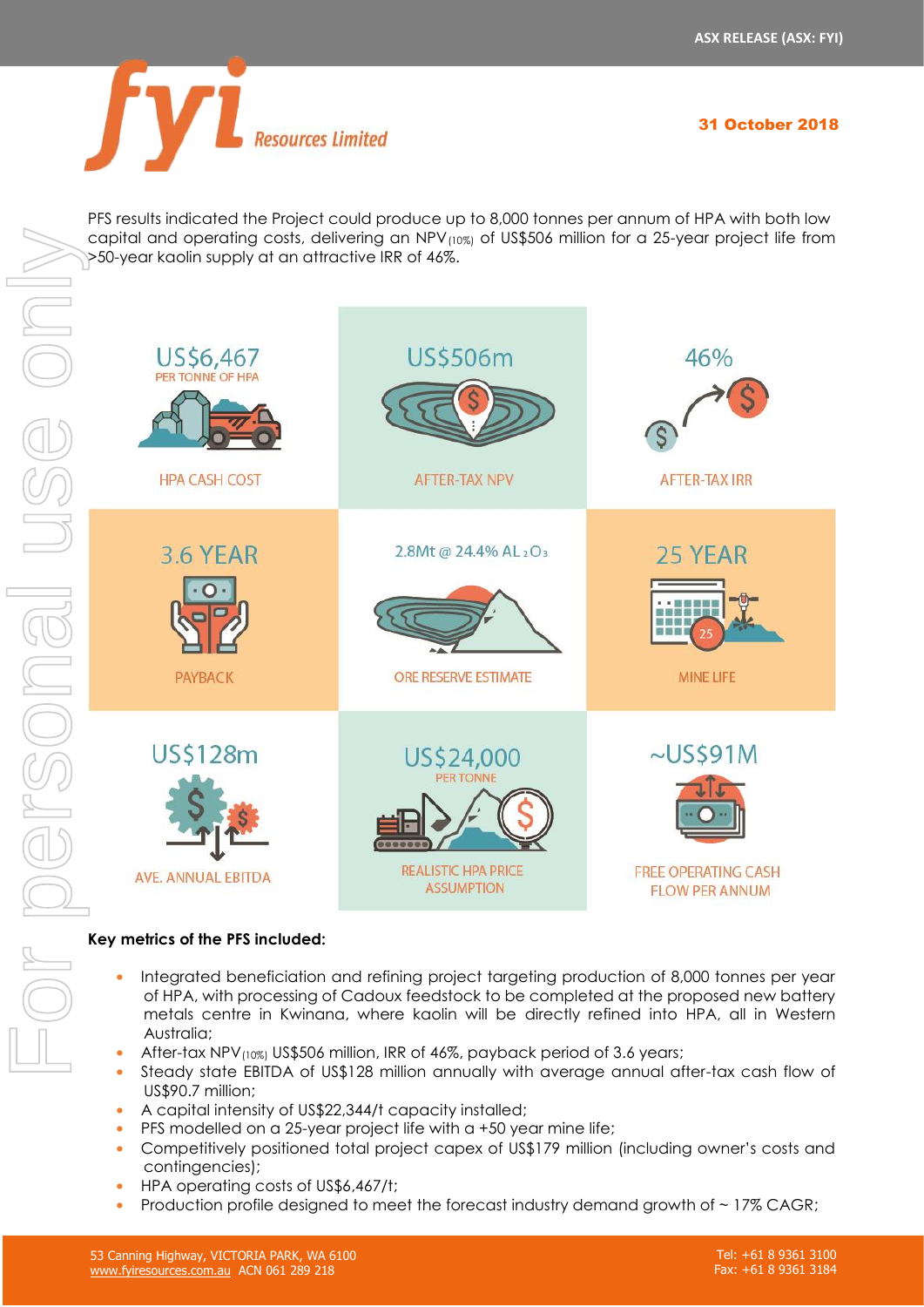31 October 2018



- **•** Sale price assumption of US\$24,000 per tonne delivering an operating margin of ~US\$17,500 per tonne;
- **•** Proposed construction to commence in Q4 CY2019, with a construction period of 18 months;
- **•** Exceptional metallurgical test work with a low risk flow sheet and conventional technology selected for beneficiation; and
- **•** Upside opportunities include potential to produce 5N (99.999% purity) which should receive a premium to 4N price and the addition of High Purity Quartz (HPQ) by-product production which may improve project economics for limited additional capital.

FYI is in discussions with industry participants with the potential to provide financing as part of an offtake agreement and or in addition to traditional means of debt and equity financing.

The Company plans to initiate a Bankable Feasibility Study (BFS) whilst progressing negotiations with industry participants for potential offtake as a part of de-risking its production profile. The BFS is expected to be complete in the first half of 2019 and is fully funded.

The Company should benefit from a number of activities already completed during the PFS including a more detailed Mining Study, Environmental and Permitting commenced, and initial HPQ studies.

More detail from the PFS is available in the ASX Announcement dated 25 September 2018.

# **Cadoux maiden ore reserve**

On 29th October 2018, FYI announced a maiden Ore Reserve Estimation (ORE) for its Cadoux kaolin project of 2.89Mt grading 24.4% Al<sub>2</sub>O<sub>3</sub>, providing an initial mining campaign of more than 50 years mine life of high-grade kaolin production at Cadoux.

| per tonne;                                                                                                                       |                                                                                |       |                     |       |                                                                     |              |  |
|----------------------------------------------------------------------------------------------------------------------------------|--------------------------------------------------------------------------------|-------|---------------------|-------|---------------------------------------------------------------------|--------------|--|
|                                                                                                                                  | Proposed construction to commence in Q4 CY2019, with a construction perio      |       |                     |       |                                                                     |              |  |
| Exceptional metallurgical test work with a low risk flow sheet and convention                                                    |                                                                                |       |                     |       |                                                                     |              |  |
|                                                                                                                                  | selected for beneficiation; and                                                |       |                     |       |                                                                     |              |  |
|                                                                                                                                  | Upside opportunities include potential to produce 5N (99.999% purity) which sh |       |                     |       |                                                                     |              |  |
| premium to 4N price and the addition of High Purity Quartz (HPQ) by-prod                                                         |                                                                                |       |                     |       |                                                                     |              |  |
|                                                                                                                                  |                                                                                |       |                     |       | which may improve project economics for limited additional capital. |              |  |
|                                                                                                                                  |                                                                                |       |                     |       |                                                                     |              |  |
| FYI is in discussions with industry participants with the potential to provide financing                                         |                                                                                |       |                     |       |                                                                     |              |  |
| offtake agreement and or in addition to traditional means of debt and equity financ                                              |                                                                                |       |                     |       |                                                                     |              |  |
|                                                                                                                                  |                                                                                |       |                     |       |                                                                     |              |  |
| The Company plans to initiate a Bankable Feasibility Study (BFS) whilst progressing ne                                           |                                                                                |       |                     |       |                                                                     |              |  |
| industry participants for potential offtake as a part of de-risking its production pro                                           |                                                                                |       |                     |       |                                                                     |              |  |
| expected to be complete in the first half of 2019 and is fully funded.                                                           |                                                                                |       |                     |       |                                                                     |              |  |
|                                                                                                                                  |                                                                                |       |                     |       |                                                                     |              |  |
| The Company should benefit from a number of activities already completed during th                                               |                                                                                |       |                     |       |                                                                     |              |  |
| a more detailed Mining Study, Environmental and Permitting commenced, and initia                                                 |                                                                                |       |                     |       |                                                                     |              |  |
|                                                                                                                                  |                                                                                |       |                     |       |                                                                     |              |  |
| More detail from the PFS is available in the ASX Announcement dated 25 September                                                 |                                                                                |       |                     |       |                                                                     |              |  |
| Cadoux maiden ore reserve                                                                                                        |                                                                                |       |                     |       |                                                                     |              |  |
| On 29th October 2018, FYI announced a maiden Ore Reserve Estimation (ORE) for its                                                |                                                                                |       |                     |       |                                                                     |              |  |
| project of 2.89Mt grading 24.4% $Al_2O_3$ , providing an initial mining campaign of more                                         |                                                                                |       |                     |       |                                                                     |              |  |
| mine life of high-grade kaolin production at Cadoux.                                                                             |                                                                                |       |                     |       |                                                                     |              |  |
|                                                                                                                                  |                                                                                |       |                     |       |                                                                     |              |  |
|                                                                                                                                  |                                                                                |       |                     |       |                                                                     |              |  |
|                                                                                                                                  |                                                                                |       |                     |       | Table 1: Cadoux Probable Ore Reserve Estimation, October 2018       |              |  |
|                                                                                                                                  |                                                                                |       |                     |       | <b>Total</b>                                                        |              |  |
|                                                                                                                                  | <b>Stage</b>                                                                   |       | <b>Probable Ore</b> | Waste | <b>Mining</b>                                                       | <b>Strip</b> |  |
|                                                                                                                                  |                                                                                | kT    | $Al_2O_3 %$         | kT    | kT                                                                  | <b>Ratio</b> |  |
|                                                                                                                                  | 1                                                                              | 172   | 24.8                | 317   | 489                                                                 | 1.8          |  |
|                                                                                                                                  | 2                                                                              | 175   | 25.1                | 225   | 400                                                                 | 1.3          |  |
|                                                                                                                                  | 3                                                                              | 175   | 24.5                | 255   | 430                                                                 | 1.5          |  |
|                                                                                                                                  | 4                                                                              | 165   | 22.7                | 376   | 541                                                                 | 2.3          |  |
|                                                                                                                                  | 5                                                                              | 165   | 23.4                | 396   | 561                                                                 | 2.4          |  |
|                                                                                                                                  | 6                                                                              | 192   | 25.9                | 290   | 482                                                                 | 1.5          |  |
|                                                                                                                                  | 7                                                                              | 247   | 26.1                | 159   | 406                                                                 | 0.6          |  |
|                                                                                                                                  | 8                                                                              | 130   | 25.5                | 125   | 254                                                                 | 1.0          |  |
|                                                                                                                                  | 9                                                                              | 92    | 23.5                | 167   | 258                                                                 | 1.8          |  |
|                                                                                                                                  | 10                                                                             | 169   | 25.6                | 364   | 533                                                                 | 2.1          |  |
|                                                                                                                                  | 11                                                                             | 275   | 23.0                | 481   | 756                                                                 | 1.8          |  |
|                                                                                                                                  | 12                                                                             | 347   | 24.4                | 535   | 882                                                                 | 1.5          |  |
|                                                                                                                                  | 13                                                                             | 225   | 24.8                | 499   | 724                                                                 | 2.2          |  |
|                                                                                                                                  | 14                                                                             | 363   | 23.5                | 774   | 1,137                                                               | 2.1          |  |
|                                                                                                                                  | <b>All Stages</b>                                                              | 2,891 | 24.4                | 4,961 | 7,852                                                               | 1.7          |  |
|                                                                                                                                  |                                                                                |       |                     |       |                                                                     |              |  |
| The Ore Reserve included the information provided in the previous MRE (see ASX anr                                               |                                                                                |       |                     |       |                                                                     |              |  |
| September 2018) and includes data from FYI's reverse circulation (RC) drilling prograr                                           |                                                                                |       |                     |       |                                                                     |              |  |
| May 2018 (see ASX announcement 25 June 2018). The ORE focused on the Indicated<br>Cadoux resource highlighted in the plan below. |                                                                                |       |                     |       |                                                                     |              |  |

### **Table 1: Cadoux Probable Ore Reserve Estimation, October 2018**

The Ore Reserve included the information provided in the previous MRE (see ASX announcement 25 September 2018) and includes data from FYI's reverse circulation (RC) drilling program concluded in May 2018 (see ASX announcement 25 June 2018). The ORE focused on the Indicated material of the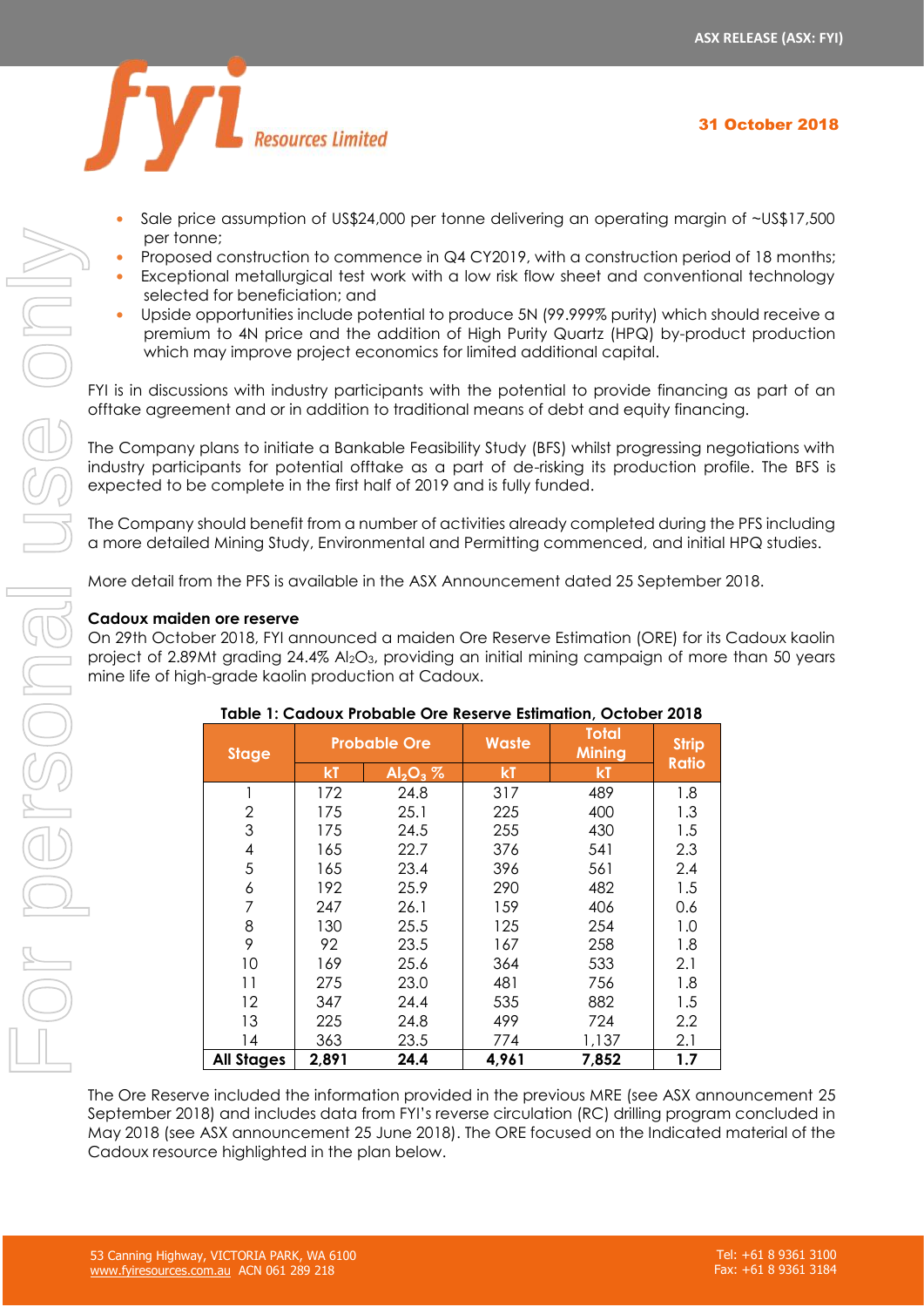

Whilst the ORE estimates a mine life of more than 50 years, financial modelling for the project has been completed on the basis of a 25-year life with various operational and financial sensitivities analysed to confirm that the project generates positive economical returns and has a reasonable likelihood of success.

The Company's maiden ORE is designed to support the recently released Cadoux PFS, and provides greater confidence in the mining schedules and economic assumptions of the Cadoux project.

# **Outstanding metallurgical results**

Results of independent metallurgical analysis by Metallurgy Pty Ltd for Cadoux confirmed consistent HPA grade could deliver a product ranging from 99.996% to 99.997% Al<sub>2</sub>O<sub>3</sub> (refer ASX announcement 3 September 2018). These results were achieved from testwork carried out by Independent Metallurgical Operations (IMO) on feedstock from Cadoux and exceeded the target grade of 99.99% Al<sub>2</sub>O<sub>3</sub> (4N purity) for the planned standard intermediate product. This provides FYI scope for upgrading to higher grade products such as 5N HPA.

The results were derived using high accuracy and precision laser ablation and sum of species methodologies.

FYI's goal for this certified testwork was to independently confirm the quality of the final product (Al2O3) that the Company intends to produce commercially under its HPA strategy.

### **Process flowsheet optimisation**

FYI provided a summary outline of its optimised high purity alumina (HPA) process flowsheet designed specifically for the kaolin feedstock from its Cadoux project (refer ASX announcement 18 September 2018).

FYI successfully completed development and optimising of its processing flowsheet for refining of HPA from Cadoux kaolin feedstock as part of its PFS metallurgical testwork. The independently verified recovery grade of 99.997% Al2O3 announced in September is a result of significant metallurgical testwork and associated development of the flowsheet suited specifically to the Cadoux kaolin feedstock. This demonstrated excellent response from the Cadoux kaolin to achieve high purity, which is expected to positively impact on the capital and operating costs of the project.

FYI's HPA flowsheet development is specifically engineered towards Cadoux's unique geology, mineralogy and physical characteristics and, whilst the process for the production of HPA from aluminous clay has been known since the 1940s, this flowsheet is substantially different to a "standard" HCl leach and precipitation process.

Advantages of this process design are:

- Utilisation of "off-the-shelf" items and equipment that should reduce capital expenditure as well as reducing equipment construction and delivery times;
- Effective and efficient:
- Expected lower operating costs from rate and ease of chemical process; and
- Better than anticipated processing time for the entire multiple stage circuit.

FYI's processing flowsheet was successfully tested on all the mineralised zones of the Cadoux deposit; however, FYI targeted a selected resource area for the initial operations (the focus area of the revised mineral resource estimate) which should provide an excellent source of feedstock for the first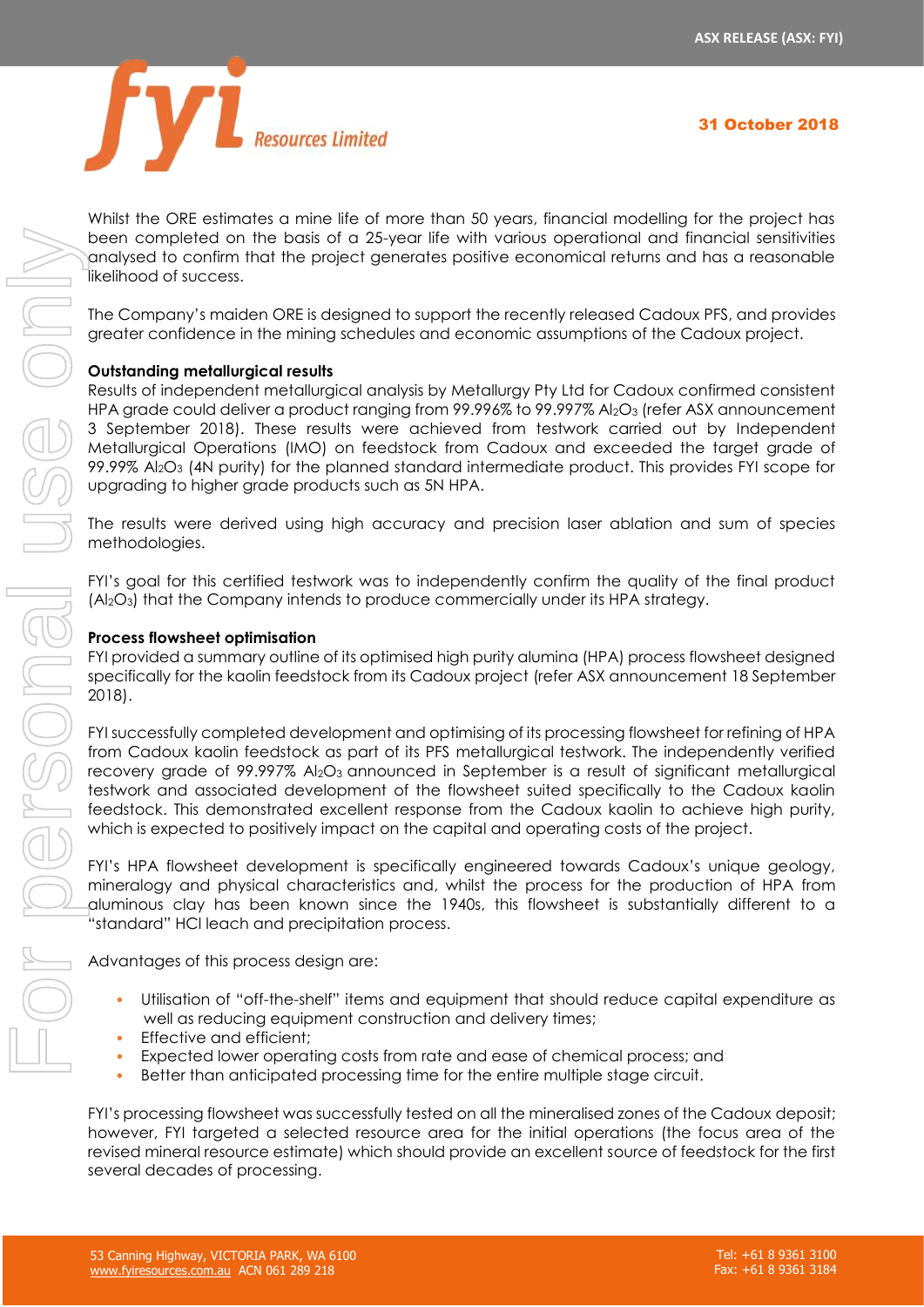

FYI, through its HPA process consultants IMO and GR Engineering Services, will continue to refine the metallurgical flow sheet during the various development phases to enhance process efficiencies and further reduce Capex and Opex costs.

### **Positive environmental study**

Findings of environmental and base line studies conducted on the Cadoux kaolin project by Botanica Consulting Pty Ltd as a precursor to the project permitting phases for Cadoux project suggested a straightforward permitting process.

The project is likely to have a low annual mining rate (average 150,000t waste and ore) supported by a small operational footprint, minimising the disturbance area. The project area is close to existing required infrastructure such as power, water and phone lines and is 1km from a major sealed regional road and rail line. The benefit of this infrastructure in terms of permitting and capital expenditure is considered to be significant. and the method one of the personal diversions are distinguished on the Cadeoux site reduces and one of the personal use of the personal one of the cadeoux site reduces on the personal use of the cadeous constitute of the c

The study considered hydrology, flora, fauna, Native Title and Aboriginal heritage, European heritage, infrastructure and reserves, acid mine drainage, and a mine closure plan.

Details of the findings are in the ASX Announcement dated 27 August 2018.

#### **Mining study**

Orelogy Consulting Pty Ltd is managing a mining trade-off study for FYI's Cadoux project. This study is usually a component of a more detailed bankable feasibility study, however FYI decided to bring the mining component forward to integrate with other components of the PFS.

As the Cadoux kaolin project is expected to have a low annual tonnage / high value product, the mining trade-off study reviewed a range of alternatives for the expected small material movements and potential product specifications to identify the optimal site-based operations.

Orelogy determined the optimal operating philosophy is to:

- **•** Excavate ore and overburden from and backfill pits on a campaign basis using contract mining to minimise mining operating costs. The size and frequency of the campaigns would optimise product stockpiling, product quality, waste dumping and pit excavations;
- **•** Establish a dedicated permanent fleet to manage stockpiles and any product rehandling required. This smaller fleet would operate on a similar roster basis to that of other site-based crews to maximise labour synergies;
- **•** Develop cost effective mine scheduling and operations for the unusually low volume mining, incorporating minimal adverse environmental impacts;
- **•** Minimising capital expenditure leveraging off the site's natural advantages; and
- **•** Investigate additional potential by-product revenue streams.

The review identified an approach which would allow FYI to efficiently manage product specification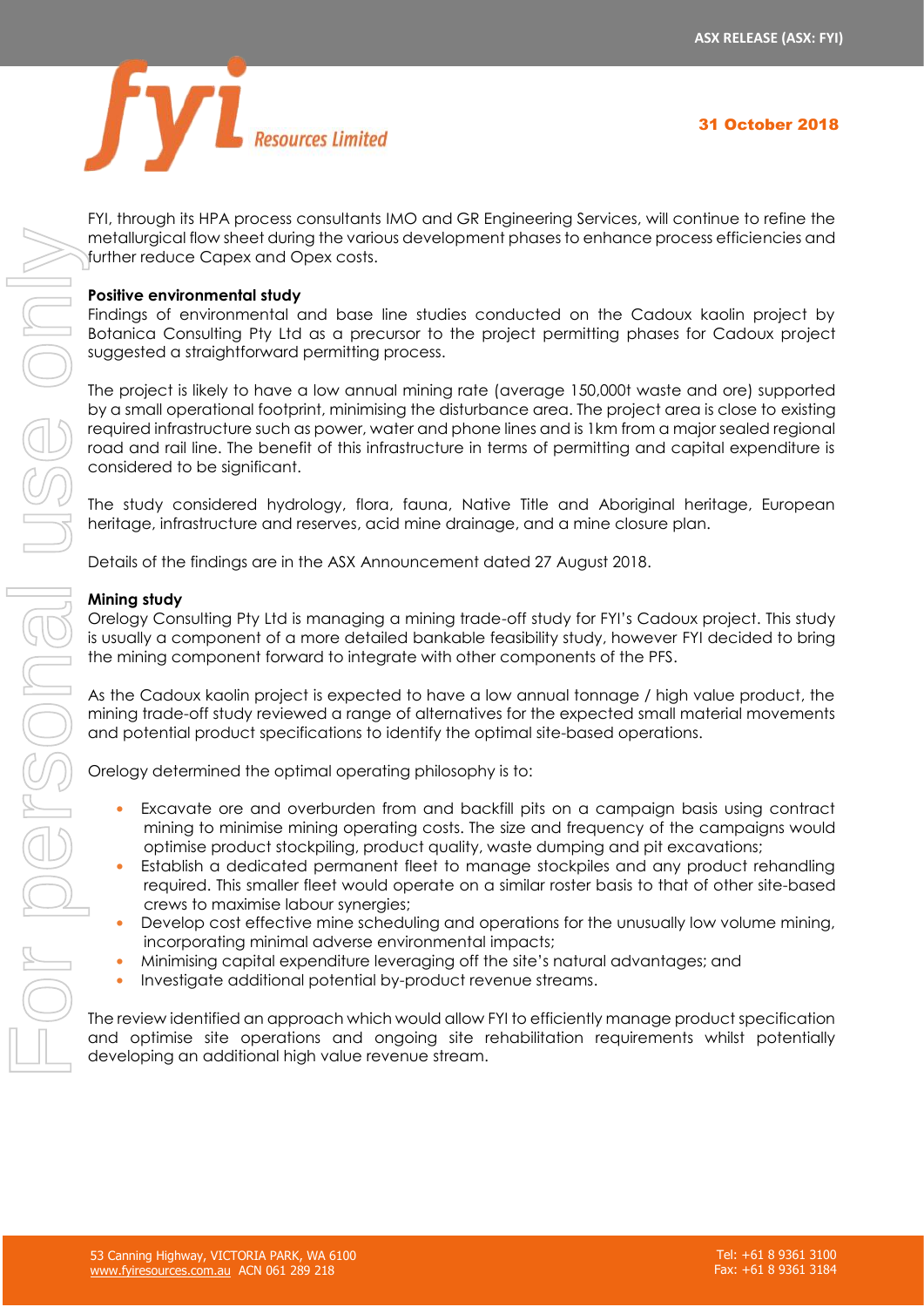

Cadoux's operational parameters suggest the emphasis of the mining trade-off study be developed with a distinctive mining and beneficiation model focused on optimising operational flexibility and control of feedstock quality as well as maximising project cashflows. Key advantages identified include:

- **•** A mining schedule of approximately 150,000 tpa (waste + ore) average per year
- **•** Campaign mining / block beneficiation / continual processing
- **•** Small owner fleet for rehandling and by-product / additional revenues
- Multiple operating pits for selective mining and product quality control management
- **•** Unique mining schedule and beneficiation roster for extremely low volumes / low cost operations
- **•** Infrastructure and mine scheduling to support a long mine life (current resource capable of supporting > 50 years production)
- **•** Progressive waste backfilling and rehabilitation practice with no expected requirement for a tailings dam and low non-acid forming mine waste.

# **CORPORATE**

# **HPA marketing**

During the quarter, FYI management visited China, South Korea and Japan, meeting with a number of participants in the HPA sector to gain insight into their product specifications, characteristics and supply, the demand and the pricing metrics for the high value 4N (99.99%) and 5N (99.999%)  $A I_2O_3$ products.

Given HPA is generally seen as a developing niche product with non-transparent trading characteristics, FYI has engaged with a speciality metals advisory group with deep relationships into the markets of China, Taiwan, Korea and other Asian producers and consumers of HPA.

According to commodity market analysis group, Commodity Research Unit, the HPA market should experience continued strong industry growth from its traditional markets such as high-performance LED substrates, sapphire glass related products (electronic screens) but also be further positively impacted by the global uptake in electric vehicles and other emerging battery / power storage applications which require high specification HPA in the separator component between the anode and cathode of the power cells (LIB separators).

FYI's investigations regarding the HPA pricing outlook suggest that a range between US\$20 – 30/kg for 99.99% purity HPA with evidence that it likely to increase with increasing demand from an evolving market.

Information from the visit was included in FYI's PFS released in September.

### **Issue of shares to Kokardine Kaolin vendors**

Following the release of a positive PFS for the Cadoux project and a Probable Ore Reserve supporting a +50-year mining life at Cadoux, FYI's Directors have agreed, with the approval of shareholders, to issue the final 10 million shares to the vendors of Kokardine Kaolin Pty Ltd and the Cadoux kaolin project.

Details for the approval of the proposed issue are in the notice of annual general meeting.

### **Notice of AGM**

FYI has issued a notice for its annual general meeting to be held at the HLB Mann Judd Boardroom,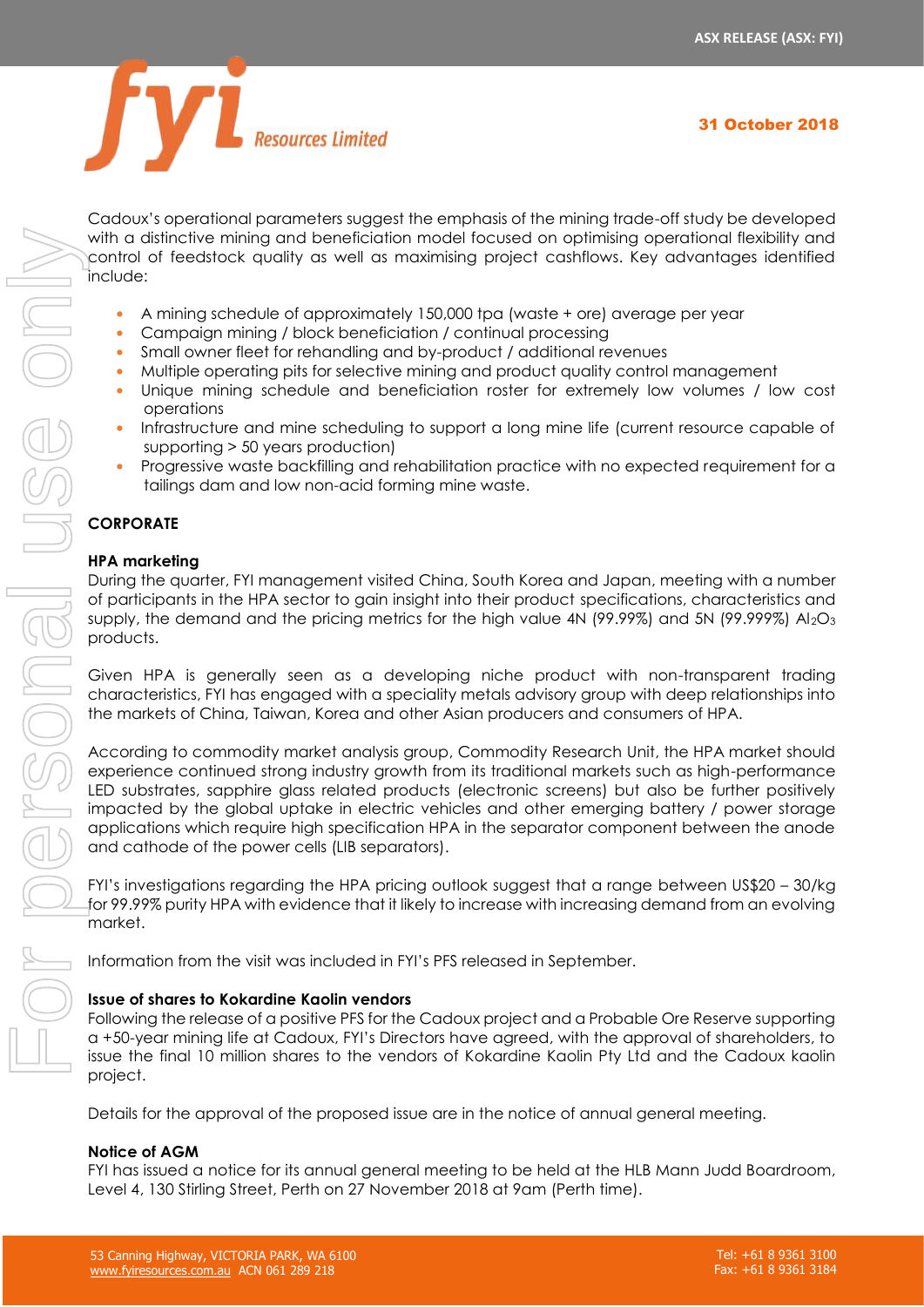



**Further information:**

**Roland Hill Simon Hinsley** Managing Director **Investor & Media Relations** Tel: +61 414 666 178 Tel: 0401 809 653

[roland.hill@fyiresources.com.au](mailto:roland.hill@fyiresources.com.au) [simon@nwrcommunications.com.au](mailto:simon@nwrcommunications.com.au)

# **About FYI Resources Limited**

FYI is positioning itself to be a significant producer of high purity alumina (4N or HPA) in a rapidly developing LED, electric vehicle, smartphone and television screen as well as other associated hightech product markets.

The foundation of the HPA strategy is the superior quality aluminous clay (kaolin) deposit at Cadoux and the exceptional positive metallurgical response that the feedstock has to the Company's moderate temperature, atmospheric pressure and straightforward HCl flowsheet. The strategy's superior quality attributes combine resulting in world class HPA project potential.

# **Interest in Mineral Tenements at 30 September 2018**

| Tenement     | Location          | Interest at the beginning of Interest at the end of the<br>the quarter | quarter                  |
|--------------|-------------------|------------------------------------------------------------------------|--------------------------|
| E70/4673     | Western Australia | 100%                                                                   | 100%                     |
| E70/5145     | Western Australia | 100% (under application)                                               | 100% (under application) |
| WMM SPLs (6) | Thailand          | 100% (under application)                                               | 100% (under application) |
| ESM SPLs (6) | Thailand          | 100% (under application)                                               | Nil                      |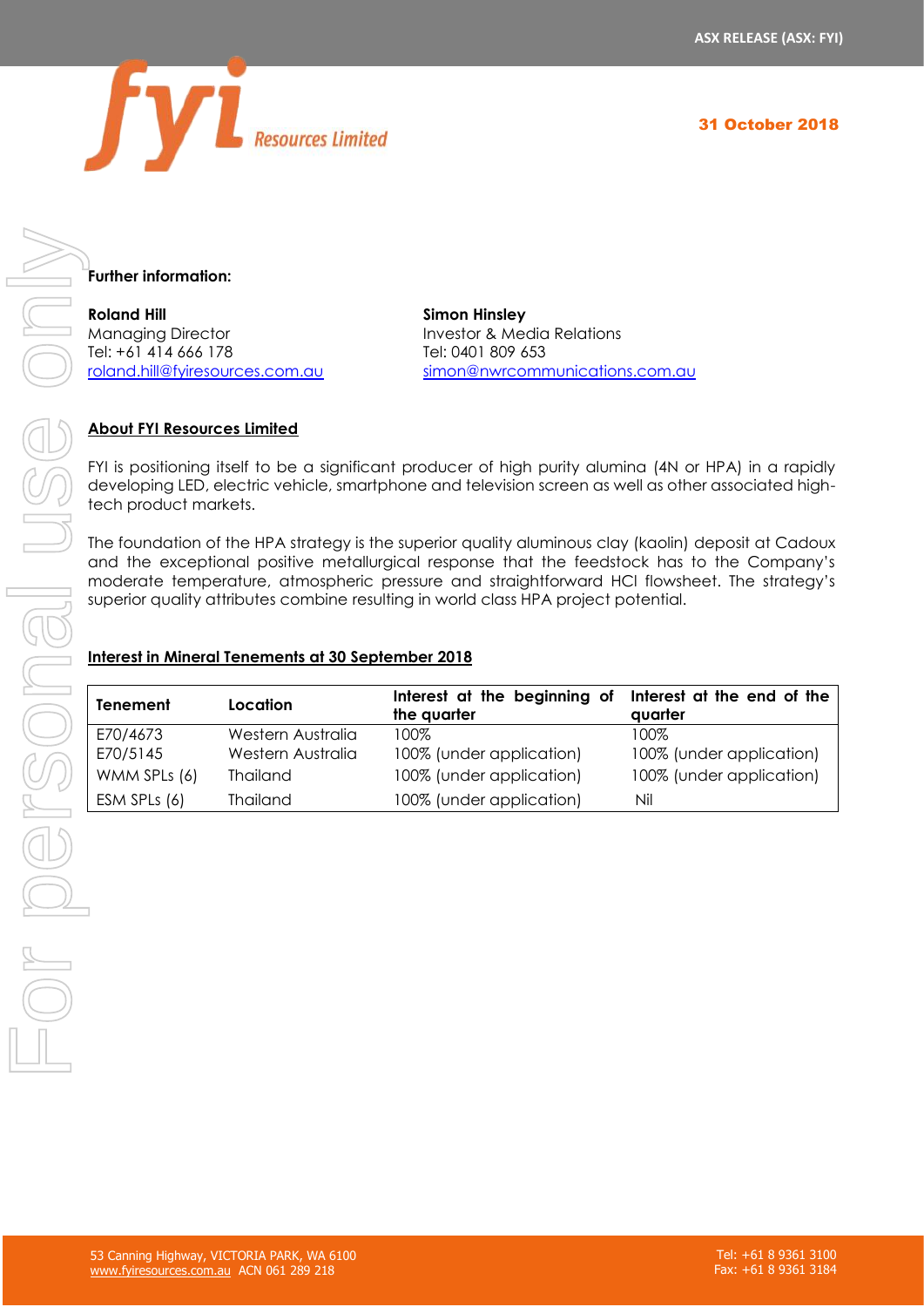

#### **Competent Persons Statements**

#### **Ore Reserves**

The information in this report that relates to Ore Reserves is based on information compiled by Mr. Steve Craig, who is a Fellow of the Australasian Institute of Mining and Metallurgy. Steve Craig is a full-time employee of Orelogy Consulting Pty Ltd and has sufficient experience relevant to the style of mineralisation and type of deposit under consideration and to the activity which they are undertaking to qualify as a Competent Person as defined in the 2012 Edition of the "Australasian Code for Reporting of Exploration Results, Mineral Resources and Ore Reserves". The information is extracted from the announcements dated 23 and 29 October 2018 and are available to view on the Company's website at [www.fyiresources.com.au](http://www.fyiresources.com.au/) . The Company confirms that it is not aware of any new information or data that materially affects the information included in the original market announcements and that all material assumptions and technical parameters underpinning the findings in the relevant market announcements continue to apply and have not materially changed and that all material assumptions and technical parameters underpinning the estimate in the relevant market announcement continue to apply and have not materially changed. The Company confirms that the form and context in which the Competent Person's findings are presented have not been materially modified from the original announcement.

#### **Mineral Resources**

The information in this report that relates to Mineral Resources is based on information compiled by Mr Grant Louw, under the direction and supervision of Dr Andrew Scogings, who are both full-time employees of CSA Global. Dr Scogings is a Member of the Australasian Institute of Mining and Metallurgy and a Member of the Australian Institute of Geoscientists. He is a Registered Professional Geologist in Industrial Minerals. Dr Scogings has sufficient experience relevant to the style of mineralisation and type of deposit under consideration and to the activity which he is undertaking to qualify as Competent Person as defined in the 2012 Edition of the "Australasian Code for the Reporting of Exploration Results, Mineral Resources, and Ore Reserves". The information is extracted from the PFS announcement dated 25 September 2018 and is available to view on the Company's website at [www.fyiresources.com.au](http://www.fyiresources.com.au/). The Company confirms that it is not aware of any new information or data that materially affects the information included in the original market announcements and that all material assumptions and technical parameters underpinning the findings in the relevant market announcements continue to apply and have not materially changed and that all material assumptions and technical parameters underpinning the estimate in the relevant market announcement continue to apply and have not materially changed. The Company confirms that the form and context in which the Competent Person's findings are presented have not been materially modified from the original announcement. Continue that the model of the model of the model of the model of the system of the model of the continue of the model of the continue of the model of the continue of the continue of the continue of the model of the contin

#### **Metallurgy**

The information in this report that relates to metallurgy and metallurgical test work is based on information reviewed and compiled by Mr Daryl Evans, a Competent Person who is a Fellow of the Australian Institute of Mining and Metallurgy (AusIMM). Mr Evans is an employee of Independent Metallurgical Operations Pty Ltd, and is a contractor to FYI. Mr Evans has sufficient experience that is relevant to this style of processing and type of deposit under consideration, and to the activity that he has undertaken to qualify as a Competent Person as defined in the 2012 Edition of the "Australasian Code for the Reporting of Exploration Results, Mineral Resources and Ore Reserves". Announcements in respect to metallurgical results are available to view on the Company's website at [www.fyiresources.com.au](http://www.fyiresources.com.au/) . The Company confirms that it is not aware of any new information or data that materially affects the information included in the original market announcements and that all material assumptions and technical parameters underpinning the findings in the relevant market announcements